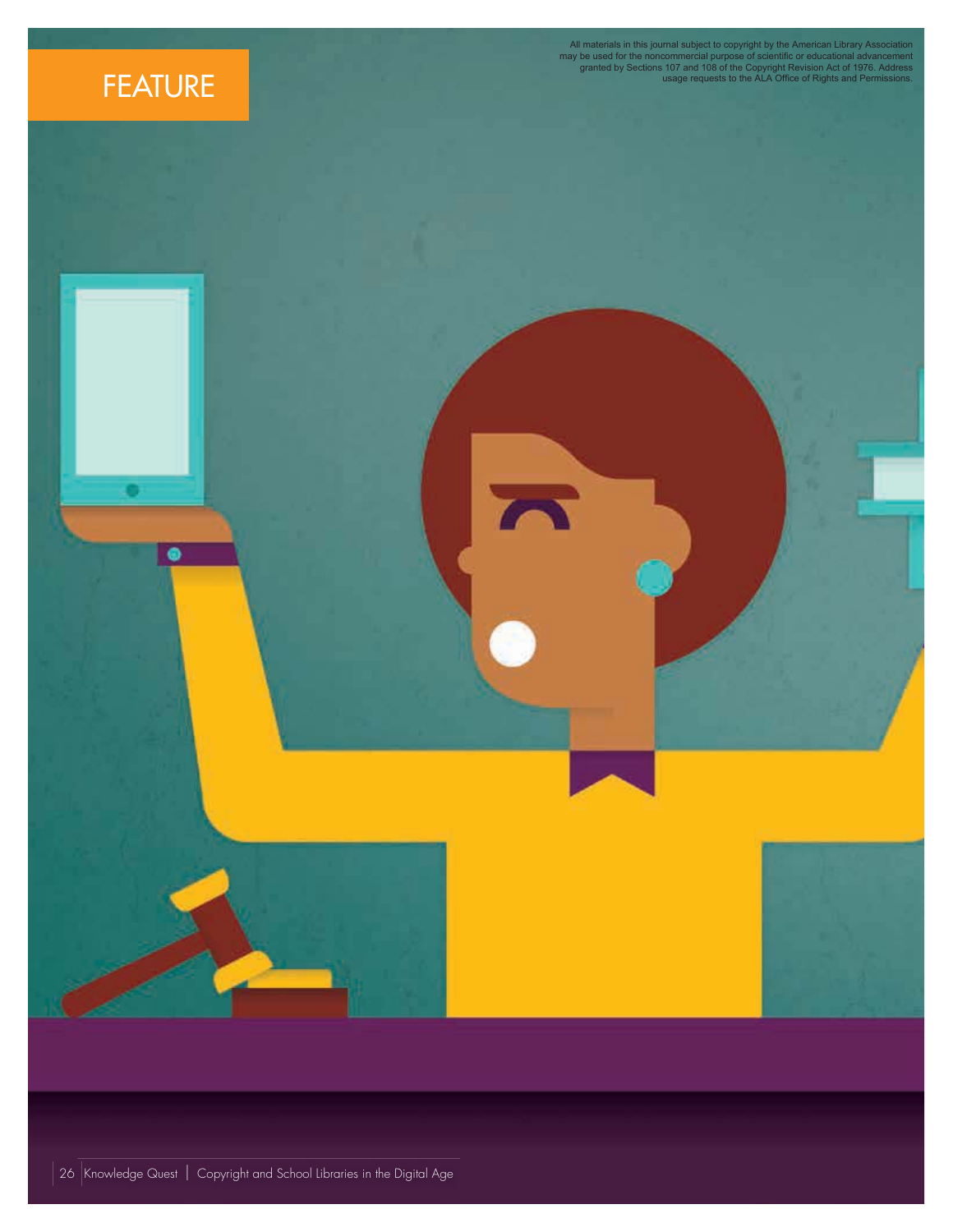All materials in this journal subject to copyright by the American Library Association<br>may be used for the noncommercial purpose of scientific or educational advancement<br>granted by Sections 107 and 108 of the Copyright Rev

# **Copyright Updates for K–12 Librarians**

**Wendell G. Johnson** wjohnso1@niu.edu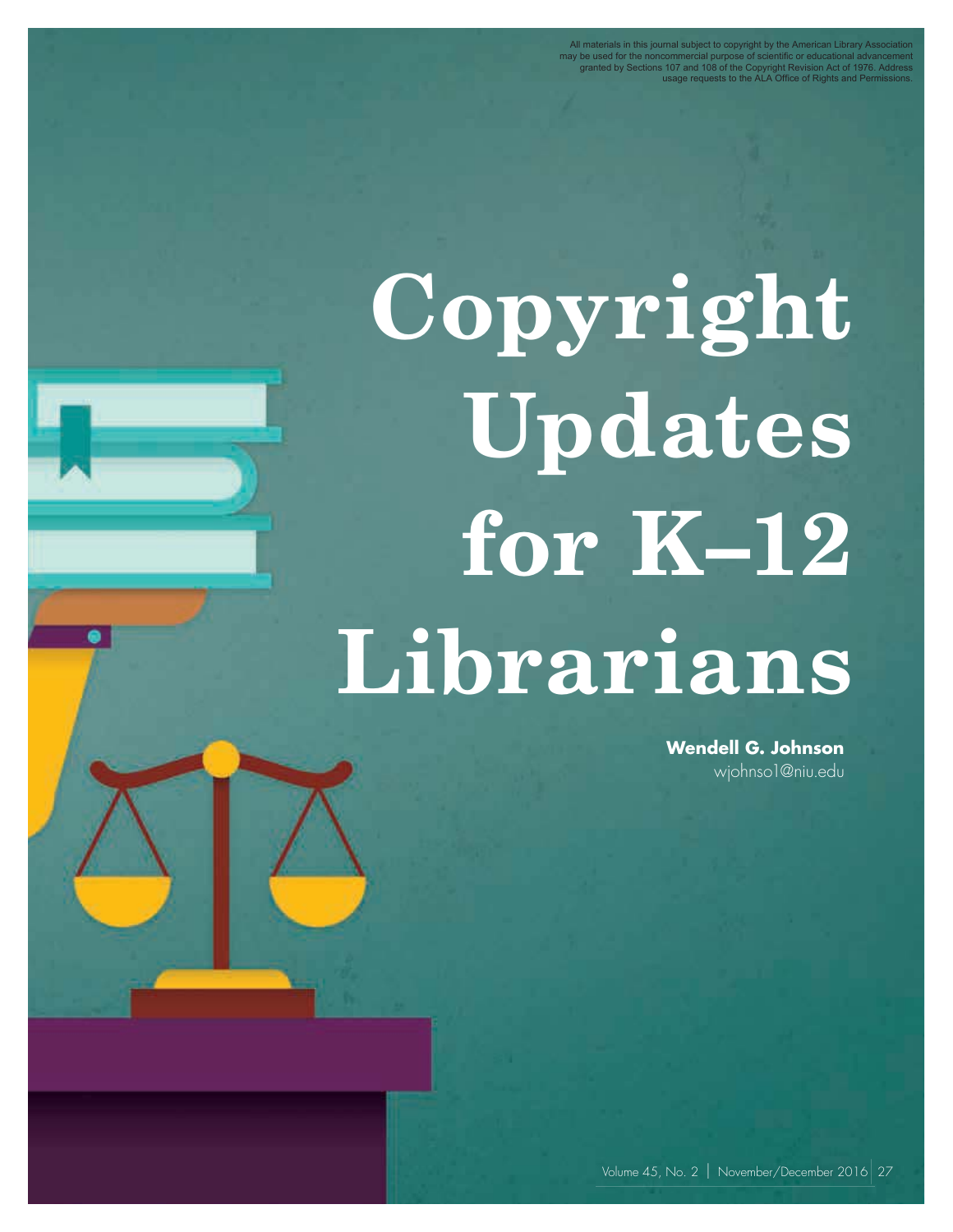### **Introduction**

As this special issue goes to press, a civil lawsuit accusing Robert Plant and Jimmy Page of Led Zeppelin of plagiarizing the opening chords of the 1971 rock classic "Stairway to Heaven" heads to federal court in Los Angeles. Federal judge Gary Klausner ruled that "Stairway to Heaven" and the 1967 instrumental "Taurus" by the band Spirit were similar enough that a jury should decide whether Led Zeppelin was liable for copyright infringement ("Led" 2016). Copyright concerns continue to bedevil K–12 librarians, who are often called upon to act as the copyright officers in public schools. As the Led Zeppelin case demonstrates, students who borrow even brief riffs or short chord progressions from rock and roll standards for a school band program may inadvertently engage in copyright violation. This article describes recent copyright developments of concern to these librarians in three areas: a recent court case involving a university library, pending legislation supported by ALA, and a regulatory update. Many recent cases, laws, and regulations stem from issues raised by the Digital Millennium Copyright Act (DMCA) of 1998.

## **Court Case**

The most recent court case related to copyright that is of interest to K–12 school librarians is *Cambridge University Press v. Carl Patton et al*. Three academic publishers, Cambridge University Press, Oxford University Press, and Sage Publications, sued Georgia State University (GSU) for copyright infringement. Carl Patton was named as a defendant in the suit since, at the time it was initiated, he was president of the university. GSU routinely placed copyrighted material on e-reserve, without paying licensing fees, for courses offered by the

university. At first glance, it might appear that the publishers should prevail. Before the widespread distribution of digital material (via course management systems such as Blackboard or WebCT), instructors who wanted to distribute copyrighted texts to students would assign a coursepack created by campus bookstores or commercial copying companies (for example, Kinko's). The creators of these coursepacks paid licensing fees to the publishers for permission to reproduce and distribute copyrighted material. Digital distribution, however, bypasses bookstores and commercial copying companies. Consequently, no third party exists to pay the publishers for permission to use protected material. In this instance, GSU professors essentially replaced paper coursepacks, which were licensed, with e-reserves, which were not licensed. The academic publishers bringing the suit, Cambridge University Press et al., claimed that they were suffering economic harm at the hands of Georgia State University.

The *Patton* court disagreed. The court noted that, while publishers may have a system for licensing of paper excerpts, they did not always have one for digital excerpts. This, according to the court, implied that there was no market for licensing of digital excerpts. Therefore, allowing GSU professors to distribute excerpts digitally caused little market harm to the plaintiffs. In its decision, the court noted that technological advances had created new means for delivering copyrighted material to end users, causing headaches for consumers (including librarians) to define fair use standards for digital material. The court wanted to strike a balance between the rights of copyright holders, who must be provided with an economic incentive to produce

material, and consumers, who use this material to build on the ideas of others. The court found middle ground by distinguishing between Georgia State University's nonprofit use of copyrighted materials (placing the works on e-reserve) from the commercial sale of coursepacks.

Annemarie Bridy, a copyright and fair use scholar at the University of Idaho, has explained three takeaways for school librarians from the GSU case. First, librarians who follow the doctrine of fair use do not need to obtain a license when they are the secondary users of copyright material (placing the items on e-reserve). Further, failure to obtain such a license does not convert such nonprofit secondary use into commercial use (that is, librarians do not become commercial users simply because they failed to obtain a license). Second, the court decision did away with arbitrary quantitative thresholds for fair use of copyrighted material. The 10 percent threshold contained in the legislative history of the 1976 Copyright Act does not carry the force of law and may represent a *floor* rather than a *ceiling* of fair use. Third, a secondary user's failure to "transform" a digital work (such as offering a critique or a parody) does not violate fair use if the material is used for educational purposes (Bridy 2014). Thus, posting digital work on a library's website or institution's course management system without "transforming" it does not violate fair use standards. Regardless, K–12 librarians should still proceed with caution and evaluate each fair use situation on a case-by-case basis.

Legal research presents a daunting challenge to information professionals. However, school librarians do not need to go to a law library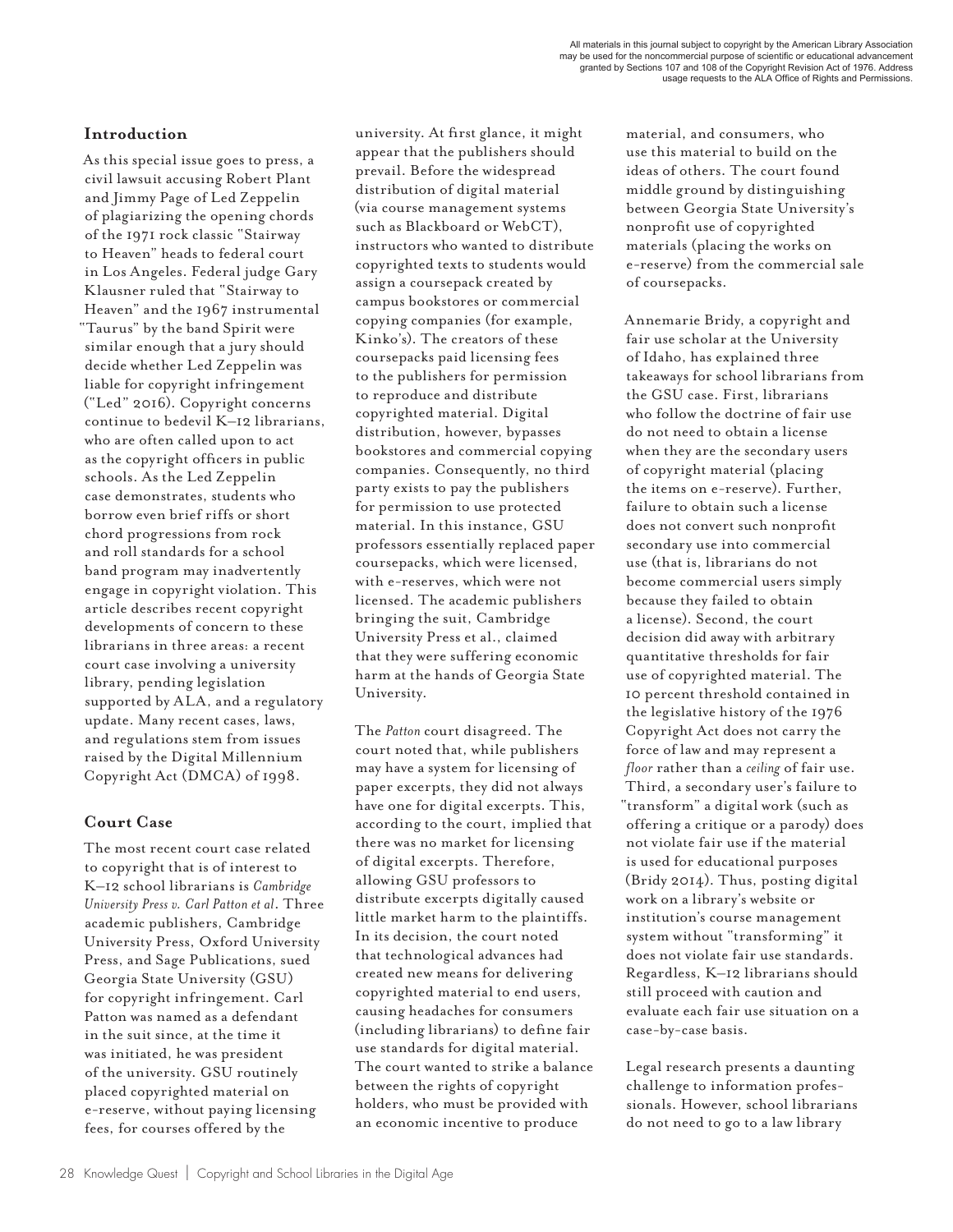**The court wanted to strike a balance between the rights of copyright holders, who must be provided with an economic incentive to produce material, and consumers, who use this material to build on the ideas of others.** 

to do this specialized research. LexisNexis, an extensive online database of legal materials, is widely available and contains the texts of federal and state court cases. This resource provides "Headnotes" on most cases, which illustrate and explain the key legal points under consideration. The transcript of the *Patton* case contained in Lexis-Nexis also provides the core terms librarians can use to decipher the case and conduct further research into the topic: fair use, excerpt, infringement, copyrighted, copying, permission, digital, coursepack, license, educational, classroom, publisher, user, guidelines, nonprofit, weigh, copied, electronic, educational purposes, holder, secondary, transformative, licensing, injunctive, original work, favored, work-by-work, unpaid, Copyright Act, and copyright infringement. Also, the particular glossary for *Patton* is very good on civil infringement and fair use.

#### **Pending Legislation**

*Your Own Devices Act* As of June 2016, ALA supports three pieces of pending legislation.

H.R. 862, Your Own Devices Act (YODA), introduced by Rep. Blake Farenthold (R-TX), amends federal copyright law "to allow the owner of a machine or other product operated in any part by a computer program to transfer an authorized copy of the computer program, or the right to obtain such copy, when the owner sells, leases, or otherwise transfers the machine or product to another person" (U.S. House of Rep. 2015a). In other words, when a librarian or library purchases (or sells) a digital device, YODA transfers a copy of the embedded software with that device and overrides the end-user license agreements usually included with such software. Further, if the owner of the device has the right to receive security updates or patches that right passes to the subsequent owner of the device. YODA is an important step toward addressing the problem of restricted licenses on software imbedded in digital devices (Walsh 2014).

Many K–12 school librarians, as well as their students and faculty, bring their own devices (smartphones, laptops, tablets) to work. If H.R.

862 is signed into law, these librarians and patrons can use newly purchased hardware (and embedded software) without fear of violating copyright law. By the same token, when end users sell surplus hardware, they are also transferring ownership of software contained in that hardware. However, YODA would prohibit school librarians, libraries, and library patrons from retaining an unauthorized copy of a computer *program* after transferring that program to another user or institution.

#### *Breaking Down Barriers to Innovation Act*

The second pending bill supported by ALA, S. 990, Breaking Down Barriers to Innovation Act of 2015 (BDBI), revises procedures under the DMCA "for the Librarian of Congress to conduct an administrative rulemaking every three years to determine whether to exempt certain noninfringing uses of a copyrighted work from the statutory prohibition on circumventing a technological measure controlling access to a particular class of work" (U.S. Senate 2015). The question,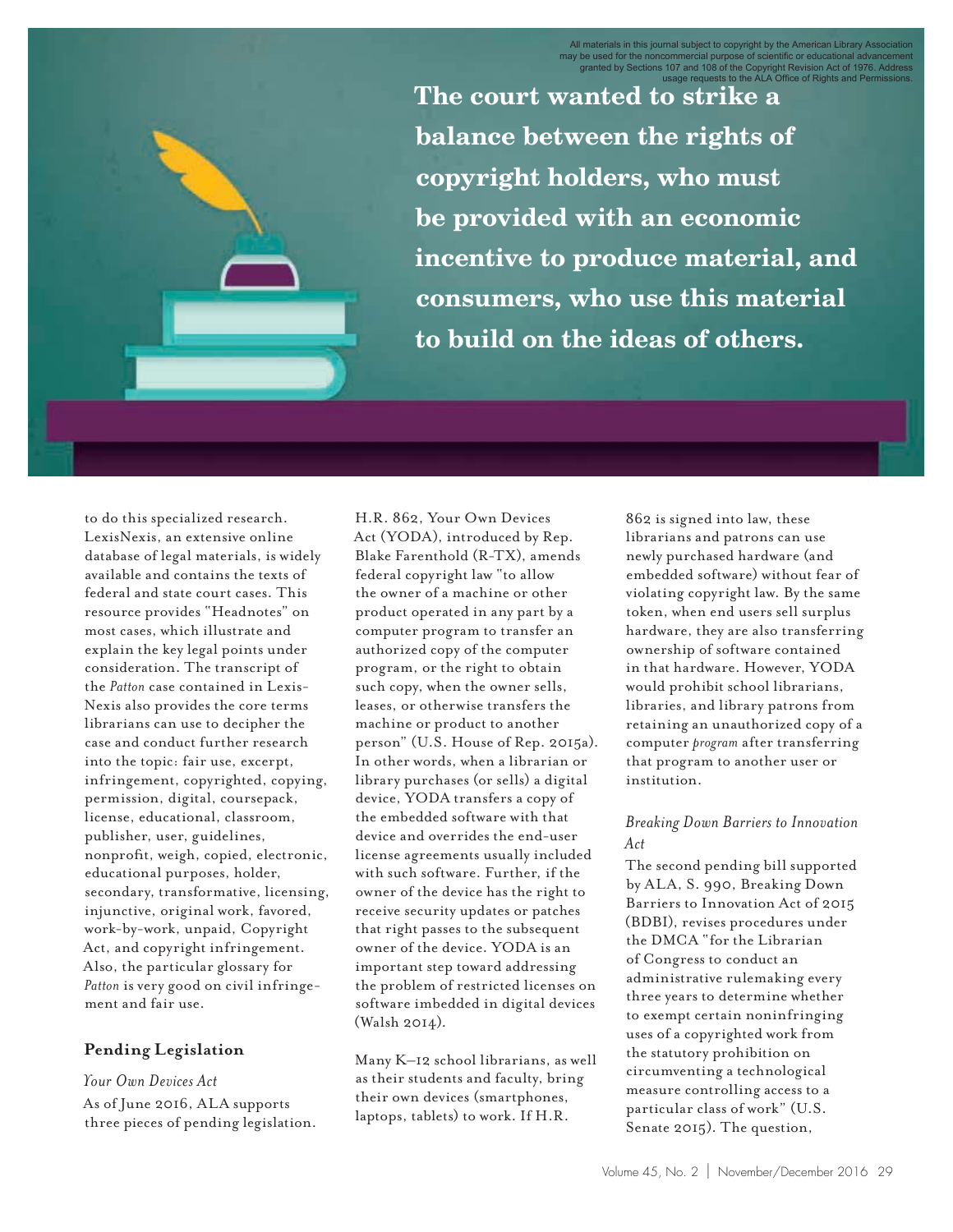granted by Sections 107 and 108 of the Copyright Revision Act of 1976. Address usage requests to the ALA Office of Rights and Permissions.

according to the bill's sponsor Senator Ron Wyden (D-OR), is whether Americans can unlock phones and other devices they have purchased. At present, the DMCA prohibits individuals from breaking the technological "lock" that protects copyrighted material. This provision of the DMCA can prevent Americans with disabilities from accessing e-books and other electronic media currently available in school libraries. Every three years the Copyright Office considers whether to grant exemptions against the blanket restriction prohibiting the circumventing of software locks on copyrighted works (Wyden 2015). BDBI would automatically renew previously granted exemptions and provide increased and improved access to adaptive technologies for library patrons in need of this assistance.

#### *Unlocking Technolog y Act*

The third legislation granted ALA's approval is H.R. 1587, Unlocking Technology Act of 2015 (UTA). The UTA declares that it is not a violation of copyright law to:

> circumvent a technological measure if the purpose is to engage in a use that is not an infringement of federal copyright law; or  $(2)$  use, manufacture, import, offer to the public, provide, or otherwise traffic in any technology, product, service, device, component, or part primarily designed or produced to facilitate noninfringing uses of protected works by circumventing a technological measure that effectively controls access to such work, unless the intent is to infringe or facilitate infringement of a copyright. (U.S. House of Rep. 2015b)

Thus, librarians who engage in a technological workaround to provide fair use access to library material are not guilty of copyright infringement. A further upshot is that librarians can unlock mobile devices (smartphones, tablets, and library networking devices) without obtaining consent of the original carrier network before switching to a new carrier.

# **Regulatory Update**

Today, user-upload services such as SoundCloud, YouTube, and Vimeo make massive amounts of music and video content available. Regrettably, users of those websites post large quantities of infringing content, often under the guise of "fair use." Consider the following caveat posted on YouTube regarding a Moody Blues album:

> Copyright Disclaimer Under Title 17 Section 107 of the Copyright Act 1976, allowance is made for "fair use" for purposes such as criticism, comment, news reporting, teaching, scholarship, and research. Fair use is a use permitted by copyright statute that might otherwise be infringing. Non-profit, educational or personal use tips the balance in favor of fair use. I receive No Profit on this audio/video, strictly for comment only, YouTube controls the commercials. NO INFRINGEMENT OF COPYRIGHT IS INTENDED. ("Hippie Chick" 2012)

Commercial trade organizations such as ASCAP (American Society of Composers, Authors and Publishers) and IFPI (International Federation of the Phonographic Industry) contend that the users of these websites post massive amounts of copyrighted material. Since 2012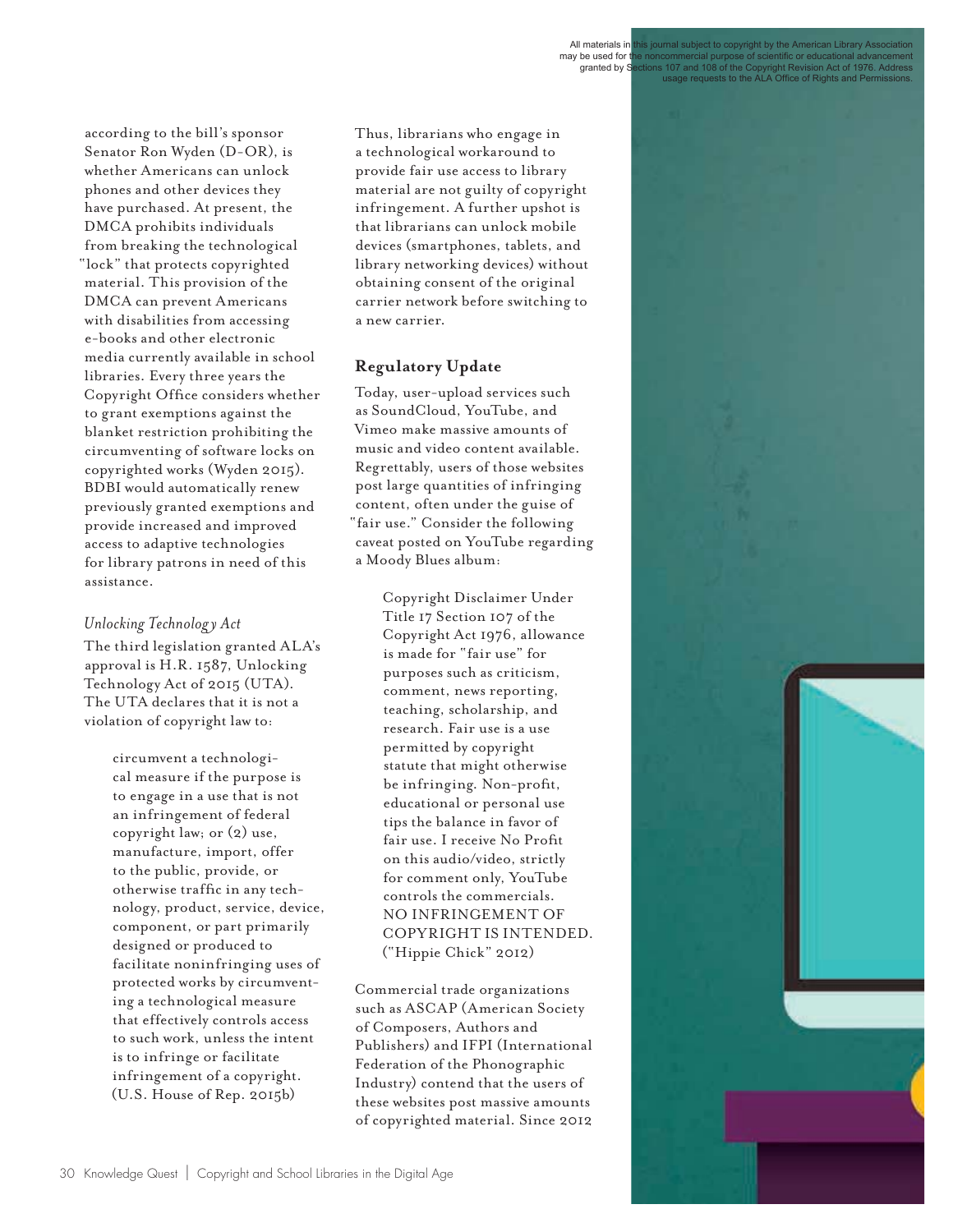**[A] secondary user's failure to "transform" a digital work (such as offering a critique or a parody) does not violate fair use if the material is used for educational purposes (Bridy 2014).**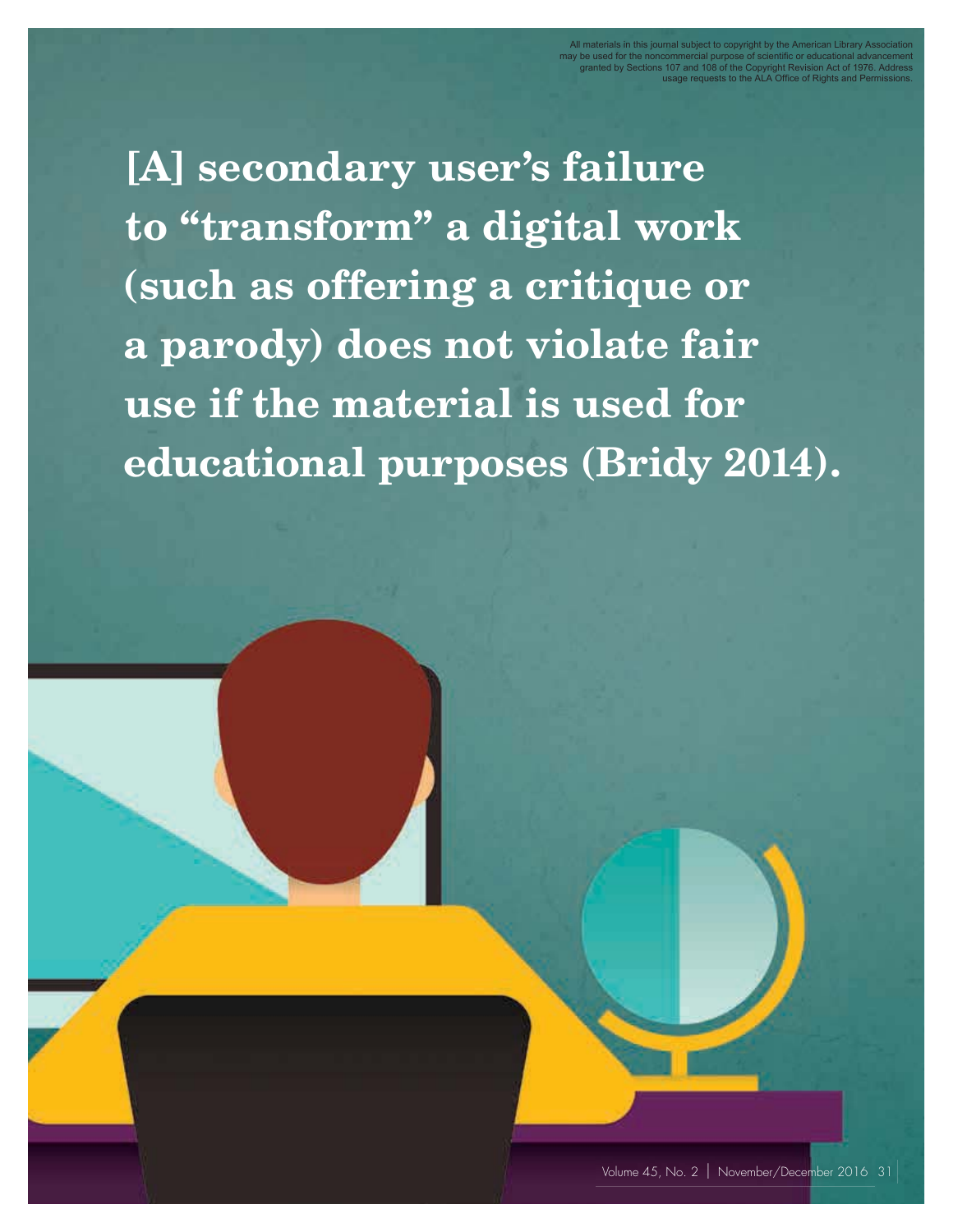the recording industry has sent over seventeen million takedown notices (May and Cooper 2016). The industry argues that upload services draw revenue from Internet advertising (for example, the pop-up ads in YouTube videos) and, thus, have a financial disincentive to comply with takedown requests. The search engines create added traffic (and revenue) by linking to infringing content, an action that raises the question: Should the safe harbor provision of section 512 of the DMCA also apply to user-upload services (May and Cooper 2016)?

The Registrar of the U.S. Copyright Office is authorized to establish regulations consistent with U.S. copyright law (Bailey 2016). At present, the DMCA provides for a notice and takedown process for copyright works on the Internet. Those who comply with the takedown notice often are extended immunity from legal action. However, the Copyright Office is considering changing the DMCA mandate to a notice and staydown process in which the hosting organization cannot merely remove the copyrighted material from its platform; it must also ensure that the material does not appear on it in the future (Bailey 2016). This change, if implemented, would have implications for school librarians and school libraries because librarians may be responsible for ensuring that the copyrighted work never appears on the school's Internet platform again. Historically, using recorded material has been frowned upon by the courts, even though fair use standards exist. School librarians must tread carefully before posting audio material on a school's website lest they become responsible for filtering Internet content to prevent copyright infringement.

# **Keeping Up with Changes**

Librarians have two excellent options to check the status of pending legislation. (The material on these two websites overlaps.) ALA tracks copyright issues and legislation here: <www.ala.org/ advocacy/advleg/federallegislation/ copyright>. The federal government provides status updates on intellectual property legislation here: <www.copyright.gov/ legislation>.



**Wendell G. Johnson** *is head at Reference and Research, University Libraries, at Northern Illinois* 

*University in DeKalb. He is the former editor of* Community and Junior College Libraries *and in January will begin serving as editor of* Journal of Religious and Theological Information*.*

#### **Works Cited:**

- Bailey, Lila. 2016. "Copyright Office's Proposed Notice and Staydown System Would Force the Internet Archive and Other Platforms to Censor the Web." <https:// blog.archive.org/2016/06/02/ copyright-offices-proposed-noticeand-staydown-system-would-forcethe-internet-archive-and-otherplatforms-to-censor-the-web> (accessed June 2, 2016).
- Bridy, Annemarie. 2014. "Four Fair Use Takeaways from Cambridge University Press v. Patton." *Freedom to Tinker. Research and Expert Commentary on Digital Technologies in Public Life* (October 23). <https:// freedom-to-tinker.com/blog/ abridy/four-fair-use-takeawaysfrom-cambridge-university-pressv-patton> (accessed August 15, 2016).
- "Hippie Chick." 2012. "The Moody Blues—On the Threshold of a Dream." <www.youtube.com/ watch?v=-4pw31njqio> (accessed June 21, 2016).
- "Led Zeppelin's 'Stairway to Heaven' Plagiarism Lawsuit Heads to Trial." 2016. *Huffington Post* (June 15). <www.huffingtonpost.com/entry/ led-zeppelins-stairway-to-heavenplagiarism-lawsuit-heads-to-trial\_ us\_57601063e4b053d43306453b> (accessed June 15, 2016).
- May, Randolph J., and Seth Cooper. 2016. "Copyright 'Notice and Takedown System Needs Fixing." *The Hill* (May 9). <http:// thehill.com/blogs/pundits-blog/ technology/279179-copyright-noticeand-takedown-system-needs-fixing> (accessed July 18, 2016).
- U.S. House of Representatives. 2015a. "H.R. 862. Your Own Devices Act." <www.congress.gov/bill/114thcongress/house-bill/862> (accessed June 20, 2016).
- ———. 2015b. "H.R. 1587. Unlocking Technology Act of 2015." <www. congress.gov/bill/114th-congress/ house-bill/1587> (accessed June 20, 2016).
- U.S. Senate. 2015. "S. 990. Breaking Down Barriers to Innovation Act of 2015." <www.congress.gov/bill/114thcongress/senate-bill/990> (accessed June 20, 2016).
- Walsh, Kit. 2014. "Bill Introduced in Congress to Let You Actually Own Things, Even If They Contain Software." *Electronic Frontier Foundation* (September 19). <www.eff.org/ deeplinks/2014/09/bill-introducedcongress-let-you-actually-ownthings-even-if-they-contain-software> (accessed June 21, 2016).
- Wyden, Ron. 2015. "Fixing the DMCA, Step 1: The Breaking Down Barriers to Innovation Act." *Huffington Post*. <www.huffingtonpost.com/sen-ronwyden/breaking-down-barriers-toinnovation-act\_b\_7513924.html> (accessed June 21, 2016).